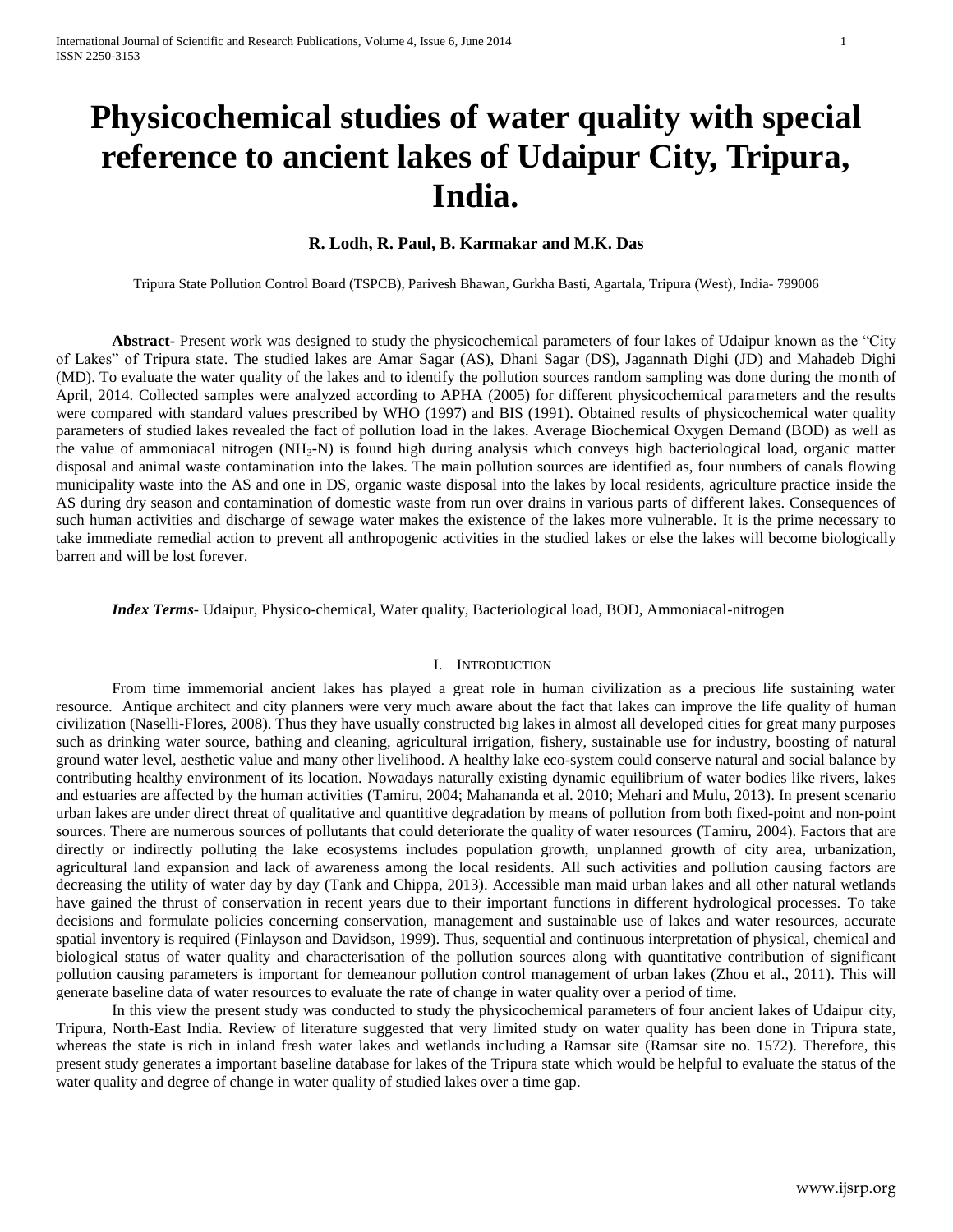#### II. MATERIALS METHODS

#### Study Area:

Udaipur was the former capital of Tripura state (latitude 22°57' to 24°33' N and longitude 91°10' to 92°20' E) in the 14<sup>th</sup> centaury till 1760 A.D. Udaipur is located between 23°53'N and 91°48'E in Gomati district of Tripura. Udaipur is famous for the Tripura Sundari temple and the artificial lakes located here. Four ancient lakes namely Amar Sagar (AS) [23°32'.02.50''N, 91°29'.37.67''E], Dhani Sagar (DS) [23°31'.51.42''N, 91°30'.07.14''E], Jagannath Dighi (JD) [23°31'.51.42''N, 91°30'.07.14''E] and Mahadeb Dighi (MD) [23°32'.13.72"N, 91°29'.55.26"E] were surveyed to study the physico-chemical parameters of the water (Figure 1). Each of the studied lake was located in the heart of the city. Among the lakes AS is the biggest one  $(3684\times906 \text{ ft}^2)$  followed by DS  $(2400\times720 \text{ ft}^2)$ , JD  $(1650\times400 \text{ ft}^2)$  and MD  $(750\times450 \text{ ft}^2)$ .

#### Sample Collection:

Water samples were collected from four different sites  $(S_1, S_2, S_3, \text{ and } S_4)$  of each lake (AS, DS, JD and MD) during the month of April, 2014. The samples were collected in plastic container between 10:00 am to 4:00 pm and brought to the laboratory in an icebox jar to avoid unusual change in water quality. Standard methods for sample collection and preservation were followed during the study (APHA, 2005). Some physical data like, temperature, pH were recorded in the field at the time of sample collection. Geo coordinates for the studied lakes were taken by the GPS system.

#### Analysis:

Water samples were collected from 16 different sites (4 sites in each lake) and are analysed for 17 different physico-chemical parameters of water quality, followed by standard methodologies of APHA (2005). That includes 7 physical and 10 chemical parameters such as pH, temperature, Electrical conductivity (EC), total dissolve solids (TDS), total suspended solids (TSS), dissolve oxygen (DO), biochemical oxygen demand (BOD), total hardness (TH), alkalinity, chloride etc. Obtained results of the different parameters are compared with standard value prescribed by BIS (1991) and WHO (1997). Results of the parameters are presented in Table 1.

## III. Result and Discussion

Natural water body contains uniform water solution which undergoes unremitting physicochemical transformation due to circulation in the environment that greatly affects the water quality composition. Variation in results is found between different lakes as well as within different sites of the lakes. However there could be always a chance for difference in test result in different laboratories because of laboratory approach, sample preservation, quality of chemicals used and testing methods applied (Weldemarim, 2013). Results of the physicochemical parameters obtained from this study are discussed bellow-

#### Temperature:

Temperature is one of the essential physical parameter of water quality to measure because it influences the aquatic life by alter the dissolve oxygen (DO) concentration in the water making oxygen less available for respiration and metabolic activity of aquatic organisms (Tank and Chippa, 2013; Jalal and Sanalkumar, 2012). Water temperature is an affective factor to control the chemical reactions and its rate within the water body that determines the usefulness of the water (Metcalf and Eddy, 2003). Temperature of the studied water bodies were measured by digital thermometer during sample collection and average temperature is recorded between 28.25 $\rm^{\circ}$ C to 31.50 $\rm^{\circ}$ C. The standard temperature for sustaining aquatic life varies between 28.00 $\rm^{\circ}$ C to 30.00 $\rm^{\circ}$ C (Weldermeriam, 2013). The average water temperature is found highest  $(31.50^{\circ}\text{C})$  in AS whereas lowest average temperature  $(28.25^{\circ}C)$  is recorded in MD. High temperature of AS among the studied lakes is might be due to contamination of municipality sewage (Figure.2) which is supported by the study of Gopalkrushna (2011) in Akot city, Maharastra, India.

#### pH:

pH that maintain the acidic or basic property, is a vital characteristic of any aquatic ecosystem since all the biochemical activities and retention of physico-chemical attributes of the water are greatly depend on pH of the surrounding water (Jalal and Sanal Kumar, 2013) . Most of the similar study suggested that water samples are slightly alkaline due to presence of carbonates and bicarbonates (Tank and Chippa, 2013; Gopalkrushna, 2011; Verma et al., 2012). The higher range of pH indicates higher productivity of water (Gopalkrushna, 2011) because availability of carbonates and bicarbonates in water enhance dissolve carbon dioxide level by dissociation and acts as a raw material for photosynthesis. The pH value of all the studied water samples is measured by digital pH meter and average pH is recorded between 8.12 to 8.66 which was found very approximate to the high limit (6.5 to 8.5) prescribed by the BIS (Bureau of Indian Standard). The highest and lowest pH is recorded in DS (8.66) and AS (8.12) respectively.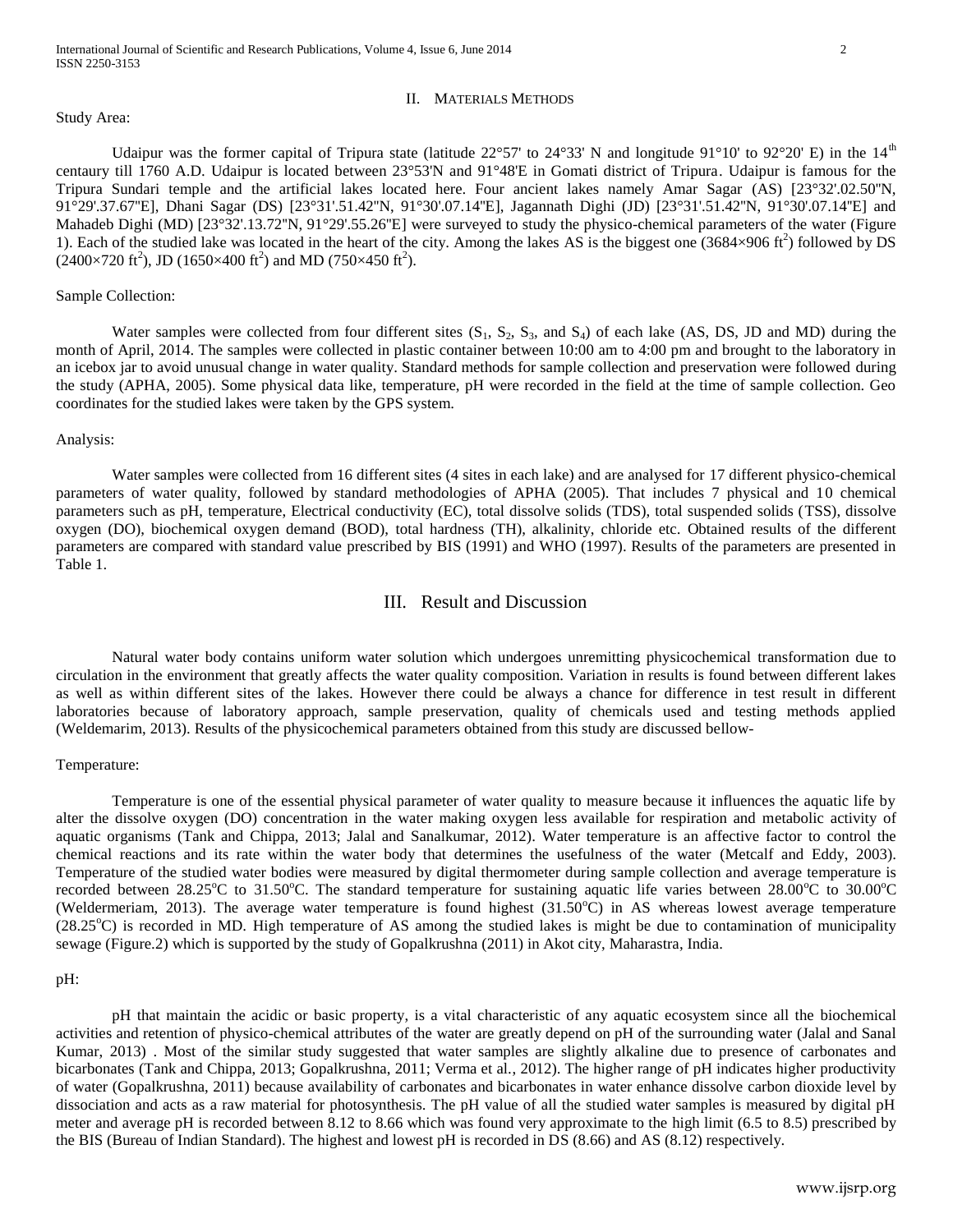#### Colour:

Colour is an optical parameter that absorbs a fraction of visible spectrum and is reflected by the dissolved substances, colloidal substances and suspended particles present in the water. Colour of any water body is depended on the natural vegetation (decay of plant matter, algae, plankton etc.) and also altered by different anthropogenic sources viz. effluents from industries and mills. Colour of water in not an important parameter for health effect but responsible for humiliate aesthetic value. Colours of the studied lakes are found yellowish green to pale green and average value is measured between 1.73 to 3.93 HU.

#### Turbidity, Total Suspended Solids (TSS) and Total Dissolve Solids (TDS):

Turbidity of water is the expression of optical property by which light is scattered by the colloidal particles present in the water. Phytoplankton, microscopic organisms, clay, slit and other organic matter makes a lake turbid (Das and Shrivastaba, 2003). High turbidity signify presence of large amount of suspended solids (Verma et al. 2012), this is again indicate the high rate of siltation so as to decrease the depth of the water body. Turbidity of the studied lakes are measured by the Turbidity meter and average value is recorded between minimum 7.57 NTU in MD to maximum 62.55 NTU in AS. Obtained turbidity is very high in all the studied lakes and found above the prescribed limits by BIS (10500-91). Comparatively high turbidity in AS may be due to the contagion of large amount of sewage water and organic pollutants from the surrounding locality. The increase in turbidity by organic pollutants resulting eutrophication of water bodies which consequently dwindle the light transmission into water and thus gradually condense overall productivity. Total suspended solids (TSS) are the composition of carbonates, bicarbonates, chlorides, phosphates, nitrates of alkali and alkaline earth metals, organic matter, salt and other particles. Water with high suspended solids is not suitable for bathing (Trivedy, 1990; Gay and Proop, 1993). Among the studied lakes average TSS is recorded 5 mg/l, 10 mg/l, 18 mg/l, 71.5 mg/l and in MD, JD, DS and AS respectively which are within the standard limit (150 mg/lit) prescribed by WHO in terms of inland surface water. Type and quantity of TDS define the color and electrical conductivity of the water body (Tank and Chippa, 2013). The amount of total dissolve solids (TDS) in water indicates salinity of water and may also be used as an indicator for rapid plankton growth and sewage contamination. In this study average TDS value is measured 162 mg/l, 336 mg/l, 348.5 mg/l, and 428.5 mg/l in DS, JD, MD and AS respectively.

#### Electrical Conductivity (EC):

EC is the measure of the ability of an aqueous solution to transmit an electric current. Conductivity depends upon the presence of cations and anions, their total concentration, mobility, valence and temperature of water which is a good measure of total amount of salt present in water. In the present study the average EC is recorded as 14.43 μS/cm, 14.68 μS/cm, 16.95 μS/cm and 20.60 μS/cm for JD, MD, AS and DS respectively.

#### Alkalinity:

Alkalinity express the buffering capacity of the water which appreciably maintain the pH by absorbing access  $H^+$  ions and protects the water body from pH fluctuation. The main species responsible for alkalinity are carbonates, bicarbonates, hydroxide ions, ammonia, organic acid etc. Alkalinity acts as a buffer against rapid pH change. Alkalinity is recorded within prescribed range and found to be related with hardness of the water because water contains metallic carbonates (mostly  $CaCO<sub>3</sub>$ ) is high in alkalinity as well as hardness because metals like Ca, Mg are the main contributor of water hardness. Whereas carbonates and bicarbonates associated with sodium and potassium contribute only alkalinity not hardness because of incapability of sodium and potassium to form complex with electron donor ligands. Average value of alkalinity is obtained 60.68 mg/l, 76.72 mg/l, 97.33 mg/l and 116.79 in MD, JD, DS and AS respectively.

#### Total Hardness (TH):

Hardness is caused due to presence of cations like  $Ca^{+2}$ ,  $Mg^{+2}$ , Fe<sup>+3</sup> etc. This is the property of water to precipitate soap by formation of complex with calcium, magnesium present on water. TH of the studied lakes are found within prescribed limit and the average value is recorded 27.08 mg/l, 28.15 mg/l, 28.63 mg/l and 36.64 mg/l in DS, MD, JD and AS respectively which is the measure of total amount of  $Ca^{+2}$  and  $Mg^{+2}$  ions.

# Calcium  $(Ca^{+2})$  and Magnesium  $(Mg^{+2})$ :

Calcium and magnesium are exists in surface and ground water mainly as carbonates and bicarbonates. Lake water contributed calcium as due to higher proportion of calcium in the surrounding rocks and soils which is essential for plant precipitation of lime, bone building etc. The main source of magnesium is sewage inflows and minerals generate from soil erosion and are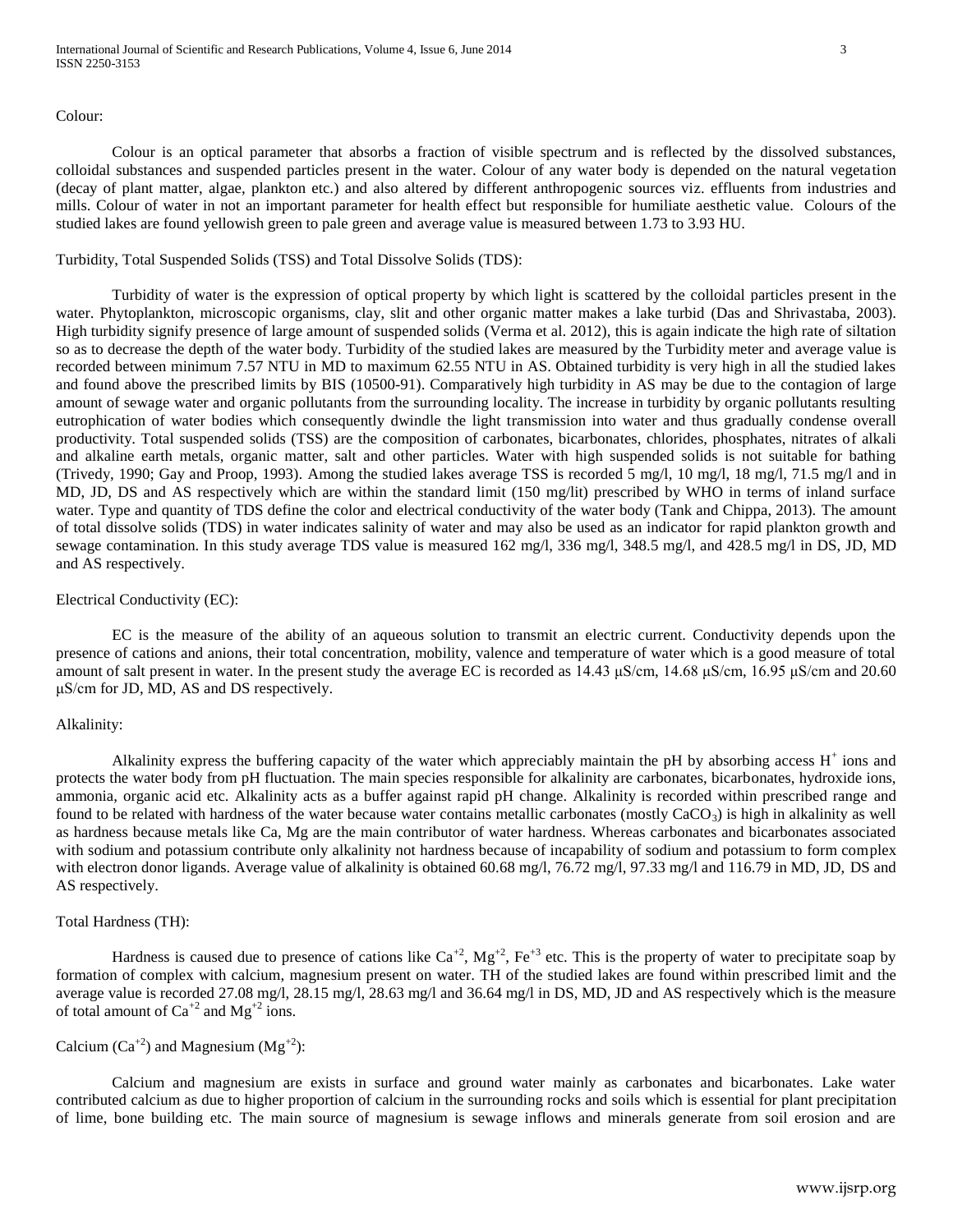International Journal of Scientific and Research Publications, Volume 4, Issue 6, June 2014 4 ISSN 2250-3153

important for enzyme activation, growth of chlorophyll and phytoplankton (Ramesh and Seeta, 2013; Verma et.al, 2012). According to the result obtained in the present study calcium and magnesium content is found within the permissible limit given by BIS.

#### Dissolved Oxygen:

Dissolve oxygen which indicates the health of the ecosystem refers to the volume of oxygen present in water body. It is an important water quality parameter to be measure because it prevail biological and physicochemical attributes of surrounding water. Oxygen enters into the water by aerial diffusion and as a photosynthetic byproduct of aquatic plants and algae. The DO depends upon the temperature, salinity and pressure of the water. The DO value indicates the degree of pollution in the water bodies (Gupalkrushna, 2011). The aquatic life distressed when DO levels drops to 4-2 mg/lit. (Francis and Floyd, 2003) and as DO level falls undesirable changes in odor, taste and color reduce the usefulness of water (Tank and chippa, 2013). In this study the average DO is measured between 5.27 to 6.96 mg/lit whereas the highest concentration in MD is found 7.56 mg/ lit. and lowest concentration in DS is 4.77 mg/ lit.. DO level of studied water bodies are found within the prescribed range of BIS.

#### Biochemical Oxygen demand (BOD):

Biochemical oxygen demand (BOD) is an important parameter of water quality which measures the quantity of oxygen consumption by microorganisms during decomposition of organic matter. BOD is usually used for determining the oxygen demand of municipal or industrial discharge. High BOD indicates high scale contamination of organic matter in the water. Though high BOD is always accompanied by low DO level, counter result is obtained in our study which is comparable to the study of Anhwange on river Benue, Nigeria (Anhwange et al. 2012). High BOD than the prescribed value is found in all of the studied lakes where the maximum average value is found 22.90 mg/l in AS and lowest is found in MD (3.20 mg/l). Water can only hold a limited supply of dissolve oxygen in a water body and is fluctuate with diurnal cycle of the aquatic ecosystem. The probable reasons for high BOD as well as normal DO in the studied lakes suggested that there is high nitrogenous oxygen demand (NOD) than carbonaceous biochemical oxygen demand (CBOD). NOD is the result of the breakdown of proteins into ammonia, which is readily converted to nitrate in the environment. The conversion of ammonia to nitrate requires more than four times the amount of oxygen as the conversion of an equal amount of hydrocarbons to carbon dioxide and water. Agricultural practice and sewage runoff in AS increase nutrients such as nitrate and phosphate in the water which endorses the growth of aquatic plants eventually, leads to an increase in plant decay and a greater move to and fro in the diurnal dissolved oxygen level. We collected the samples between the mid hours of a day (1000 to 1600 hrs), so normal DO despite high BOD is acceptable in the studied lakes where sewage runoff and agricultural run off as well as domestic waste contamination are the main problem.

#### Ammoniacal Nitrogen ( $NH<sub>3</sub>-N$ ):

Ammonia in surface water can be of various sources like organic origin, inorganic origin and the air deposition. This is one of several forms of nitrogen and considered as most important indicator for soil contamination (excessive use of ammonia rich fertilizer), excretion of nitrogenous wastes from animals, and sewage contamination in aquatic environments. Although ammonia is a nutrient required for life, it is toxic for aquatic organism and excess of ammonia can accumulate in the organism cause alteration in metabolism or increase body pH.  $NH_3-N$  of the studied lakes are found higher than the prescribed value of BIS and average value is ranges between 0.06 to 3.20 mg/l. Highest value in AS is recorded 4.20 mg/l whereas lowest in MD is obtained 0.00 mg/l. High NH<sub>3</sub>-N level in AS and DS evidently signify the affect of remarkable sewage contamination as well as significant organic effluence into the lakes.

## Chloride  $(Cl<sup>-</sup>)$ :

Chloride is present in all natural surface and ground water from as low concentration to high concentration. Chlorides are mainly come from inorganic salts like NaCl, KCl and CaCl<sub>2</sub> etc. which are generally provided by soil, natural layers of chloride salts, municipal and industrial sewage and animal wastes (Gopalkrushna, 2011). Chloride is not harmful to humans but high concentration of chloride increase the corrosive property of water. The chloride content of studied water samples were within permissible limit prescribed by BIS and average values are recorded as 26.13 mg/l, 28.40 mg/l, 30.67 mg/l and 36.35 mg/l, for JD, MD, DS and AS respectively.

# Nitrate  $(NO<sub>3</sub>)$ :

Inorganic nitrogen that present in water as Nitrate  $(NO<sub>3</sub>)$  is the main nutrient that accelerates the growth of hydrophytes and algae. Nitrate occurs in water from various natural sources and due to human activities like food production, agriculture and manure disposal of domestic and industrial sewage. High level of nitrates is found in rural areas because of extensive application of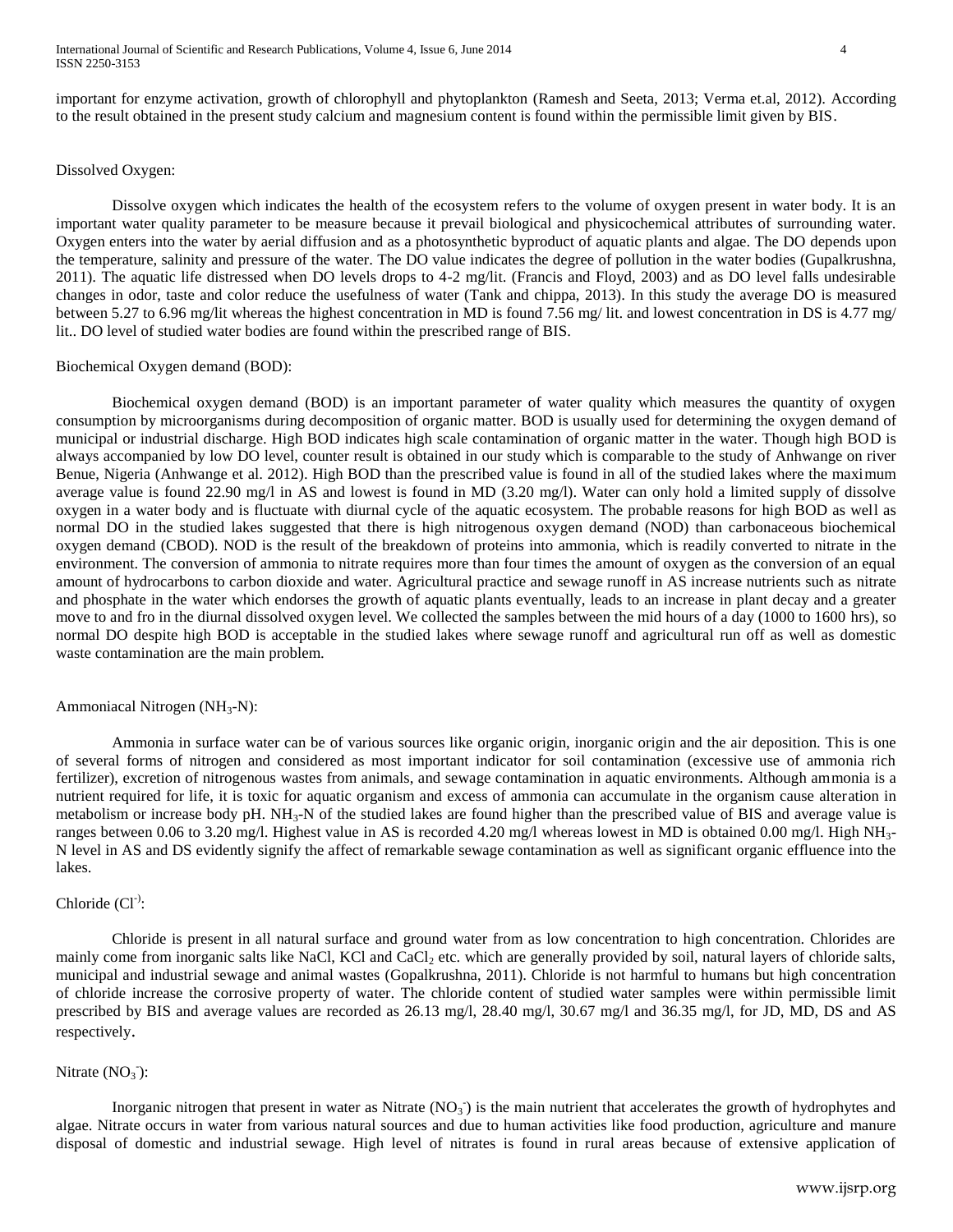nitrogenous fertilizers in agriculture. In urban areas sewage water rich in nitrates contaminate surface water thus increases the nitrate amount. (Tank, 2013; Gopalkrushna, 2011). A small amount of nitrate is common in all kinds of surface water. In this study relatively larger amount of nitrate is found in the studied lakes though obtained levels are within range prescribed by BIS. Nitrate stimulates the growth of hydrophytes and phytoplankton that consequently increase the nutrient in water body leading to eutrophication. The average nitrate value in studied lakes is found between 9.82 mg/lit to 48.30 mg/lit where minimum and maximum is obtained in MD and AS respectively.

# Phosphate  $(PO<sub>4</sub><sup>-3</sup>)$ :

Phosphate has a limited source in nature and also acts as a limiting factor for productivity of water body. Phosphate may occur in lake as result of domestic waste, detergent and agricultural run off containing fertilizer (Gopalkrusna, 2011). The average value of phosphate recorded in the studied lakes ranges between 0.05 to 0.37 mg/l. Comparatively high amount of phosphate is recorded in AS (0.37 mg/l) and in DS (0.11 mg/l) which is might be due to discharge of municipality sewage and dumping of domestic waste into the lakes (Benjamin et al, 1996).

#### Sources of Pollution in the Lakes:

During the study so many pollution sources are found which are badly affecting the water quality of the studied lakes. Four number of municipality drains were found discharging municipality sewage in the AS on western side of the lake. In northeastern corner agriculture practice was also evidenced in a dry plot of AS. Local peoples are found depositing domestic waste into all of the studied lakes. On the west corner of DS the biomedical waste is discharge into the lake from the district hospital. Anthropogenic pressure is found moderate in JD and MD.

## IV. Conclusion

The results obtained from this study revealed that BOD,  $NH<sub>3</sub> - N$  and Turbidity are above desirable limit suggested by BIS. The results show that the lakes of Udaipur city receives very high amount of pollutants from the surroundings and the lake water is highly contaminated by sewage effluents. Local peoples are ignorantly polluting the lakes and the dreadful conditions of the lakes are also visible from the satellite photo. Due to high organic matter contamination hydrophytes are growing drastically and deposited into the lake after death which consequently reducing the depth of the lake day by day. If present condition is continue for the longer period, very soon the lakes will become ecologically barren. So concern authority should take firm decision on urgent basis to resolve the problems of the lakes of Udaipur city.

#### ACKNOWLEDGMENT

The authors are cordially thankful to the Chairman, Tripura State Pollution control Board for his continuous support and encouragement through out the study. Thanks are also due to Member Secretary, Tripura State Pollution Control Board for providing laboratory facilities to accomplish the analysis. Last but not the least we are very much grateful to all the staffs of Tripura State Pollution Control Board for their all time moral support during the study.

#### **REFERENCES**

- [1] APHA, 2005. *Standard methods for the examination of water and waste water (21st ed.),* Washington, D.C: American Public Health Association.
- [2] Anhwange, B.A., Agbaji, E.B. and Gimba, E.C., 2012. *Impact assesment of of human activities and seasonal variation on river Benue, within Makurdi Metropolis,* International journal of Science and Technology. vol. 2(5), pp. 248-254.
- [3] Benjamin, R., Chakrapani, B.K., Devashish, K., Nagaratha, A.V. and Ramachandra, T.V, 1996. *Fish mortality in Bangalore alkes, India*, Electronic Green Journal, vol.6.
- [4] BIS, 1991. Indian Standards for Drinking Water, Bureau of Indian Standards, New Delhi, IS: 10500.
- [5] Das, A.K. and Shrivastva, N.P., 2003. *Ecology of Sarny Reservoir (M.P.) in the context of Fisheries.* Pollution Research, vol.22(4), pp. 533-539.
- [6] Finlayson, C.M. and Davidson, N.C. (collators), 1999. Global Review of Wetland Resources and Priorities for Wetland Inventory: Summary report, in *Global Review of Wetland Resources and Priorities for Wetland Inventory*, Finlayson, C.M. and Spiers, A.G., Ed., CDROM, Supervising Scientist Report 144, Canberra, Australia.
- [7] Francis-Floyd, R., 2003. Dissolved *Oxygen for Fish Production. Fact Sheet FA 27*. Florida: Department of Fisheries and Aquaculture, Florida Cooperative Extension Service, Institute of Food and Agricultural Sciences, University of Florida.
- [8] Gay and Proop, 1993. *Aspects of River Pollution*, *Butterworths Scientific Publication*, London.
- [9] Gopalkrushna, M.H., 2011. *Determination of Physico-Chemical parameters of Surface Water Samples in and around Akot City,* International Journal of Research in Chemistry and Environment, vol.1(2), pp. 183-187.
- [10] Jalal, F. N. and Sanalkumar, M.G., 2012. *Hydrology and Water Quality Assessment of Achencovil River in Relation to Pilgrimage Season*, International Journal of Scientific and Research Publications, vol.2(12).
- [11] Jalal, F.N. and Sanal kumar, M.G., 2013. *Water quality assessment of Pampa River in relation to Pilgrimage season*, International Journal of Research in Chemistry and Environment, vol.3(1), pp. 341 – 347.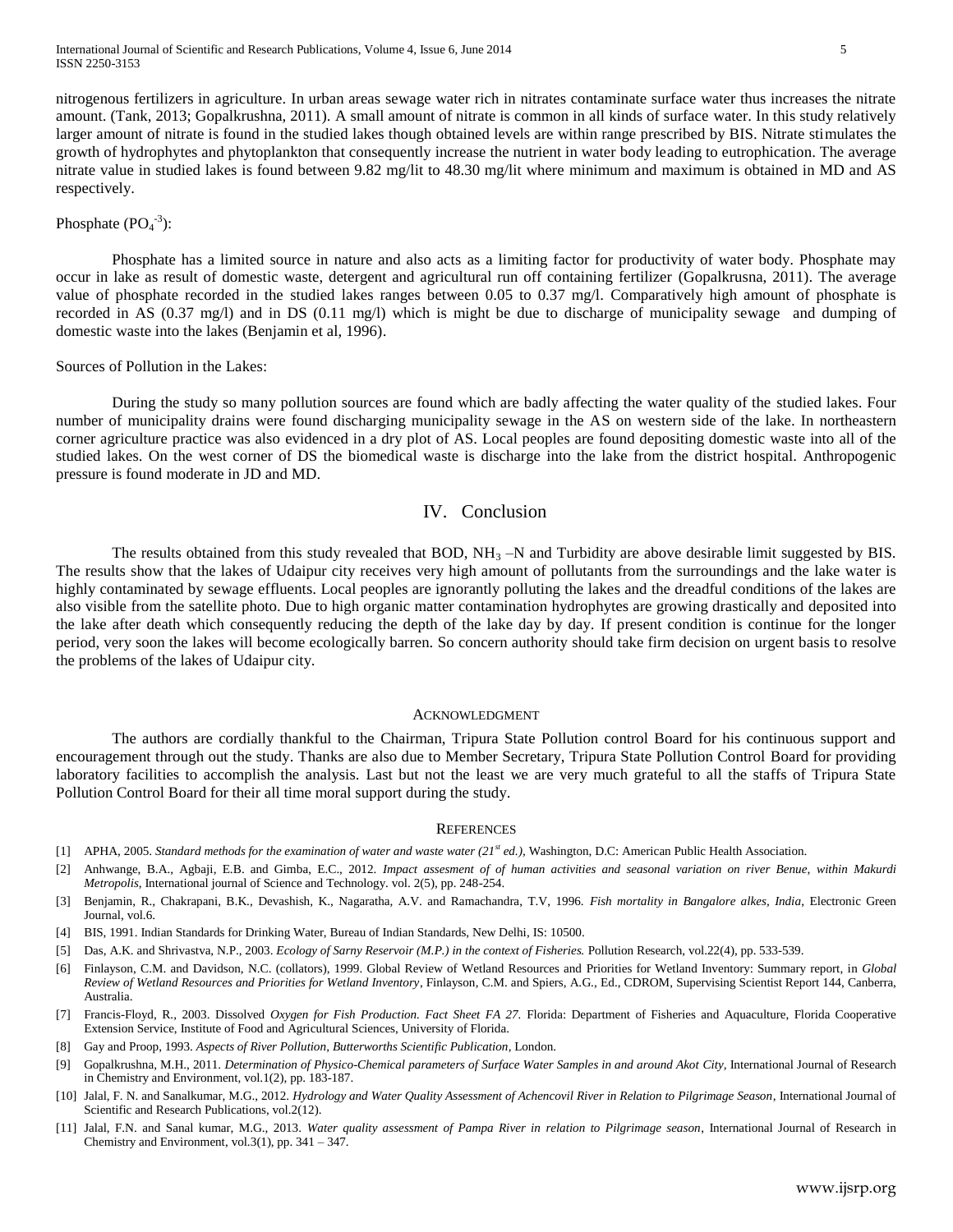- [12] Mahananda, M.R., Mohanty, B.P. and Behera, N.R., 2010 *Physico-chemical analysis of surface and ground water of bargarh district, Orissa, india, International* Journal of Research and Reviews in Applied Sciences, vol.2(3), pp. 284-295.
- [13] Mehari, M. and Mulu, B., 2013. Distribution of Trace Metals in Two Commercially Important Fish Species (Tilapia Zilli and Oreochromis Niloticus) Sediment and Water from Lake Gudbahri, Eastern Tigray of Northen Ethiopia, International Journal of scientific and Research Publications, vol. 3, pp. 2250-3153.
- [14] Metcalf and Eddy, 2003. *Wastewater Engineering Treatment and Reuse*, Forth Edition, New York, USA: McGraw Hill.
- [15] Naselli-Flores, L., 2008. "*Urban Lakes: Ecosystems at Risk, worthy of the best care*", in *Proceeding of Taal 2007: The 12th World lake conference*, Sengupta, M. and Dalwani, R., Ed., pp. 1333-1337.
- [16] Ramesh, K. and Seetha, K., 2013. *Hydro chemical Analysis of Surface water and Groundwater in Tannery belt in and around Ranipet, Vellore district, Tamil Nadu, India,* International Journal of Research in Chemistry and Environment, vol.3(3), pp.36-47.
- [17] Tamiru, A., 2004. *Assessment of Pollution Status and Groundwater vulnerability Mapping of the Addis Ababa Water Supply Aquifers*, Ethopia.
- [18] Tank, S. K. and Chippa, R.C., 2013. *Analysis of Water Quality of Halena Block in Bharatpur Area*, vol.3(3), International Journal of Scientific and Research Publications.
- [19] Trivedy, R.K., 1990. *Physico-Chemical Characteristics and Phytoplankton of the River Panchganga Near Kolhapur, Maharastra*. River Pollution in India, Trivedy, R.K., Ed., Ashish Publishing House, New Delhi, pp.159-178.
- [20] Verma, P., Chandawat, D., Gupta, U. and Solanki, H., 2012. *Water Quality Analysis of an Organically Polluted Lake by Investigating Different Physical and Chemical Parameters*, International Journal of Research in Chemistry and Environment, vol.2(1), pp. 105-111.
- [21] Weldemariam, M. M., 2013. *Physico-chemical Analysis of Gudbahri River Water of Wukro, Eastern Tigrai, Ethiopia*, International Journal of Scientific and Research Publications, vol.3(11).
- [22] WHO, 1997. Standards for Drinking Water Quality. World Health Organisation. Geneva.
- [23] Zhou, F., Guo, H.C., Liu, Y. and Jiang, Y.M., 2011. *Chemometrics data analysis of marine water quality & source identification in southern Hong Kong*, Marine Pollution Bulletin 54 (6), pp. 745-756.

#### AUTHORS

**First Author** – Rahul Lodh, M.Sc., Tripura State Pollution Control Board, email: rlodh.tu.bdc@gmail.com. **Second Author** –Rajib Paul, M.Sc., Tripura State Pollution Control Board, email: rajib251987@gmail.com

**Third Author** – Bishu Karmakar, M.Sc., Tripura State Pollution Control Board, email: bishuk5@gmail.com

**Forth Author** – Dr. Mihir Kumar Das, M.Sc. Ph.D., Tripura State Pollution Control Board, email: mihir\_das1965@rediffmail.com

**Correspondence Author** – Dr. Mihir Kumar Das, M.Sc. Ph.D., Tripura State Pollution Control Board, email: mihir\_das1965@rediffmail.com, contact number- +91 9436168686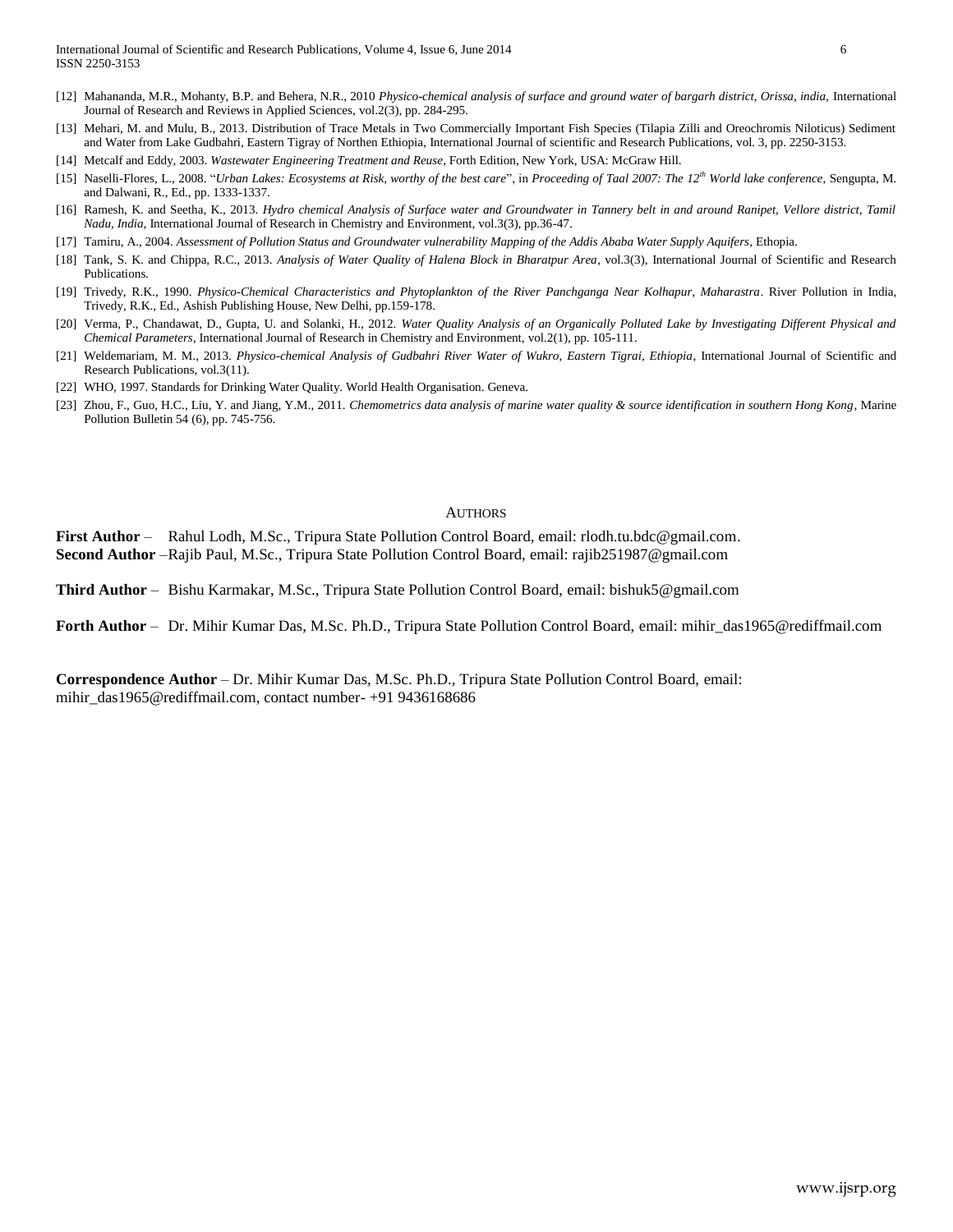



**Figure 2. Sewage discharging canal into Amar Sagar (AS)**

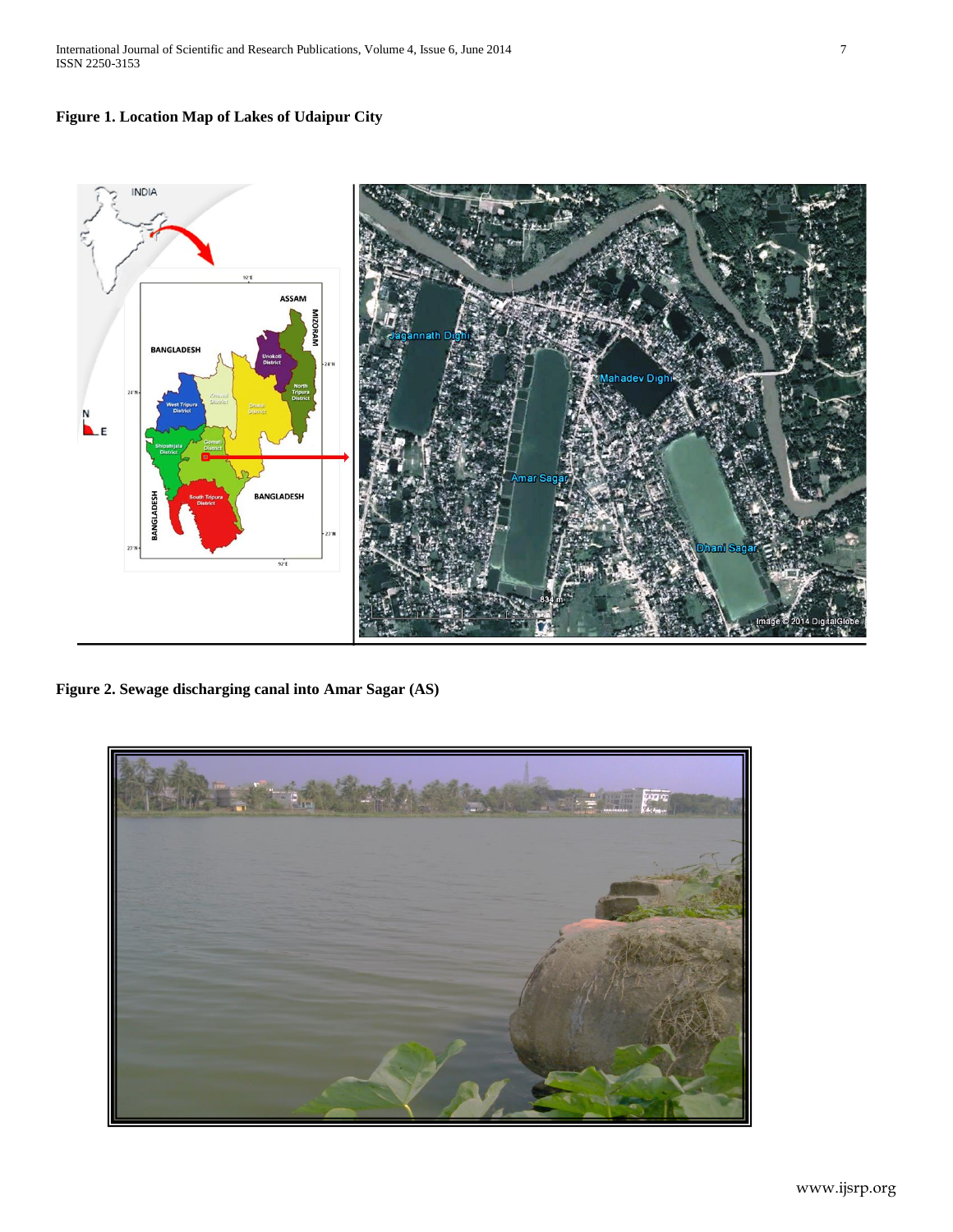| Table I: Results of the physic-chemical parameters of different sites of the studied lakes in Udaipur city |  |  |  |
|------------------------------------------------------------------------------------------------------------|--|--|--|
|------------------------------------------------------------------------------------------------------------|--|--|--|

| Parameters |                              | Amar Sagar     |                |                |                |        | Dhani Sagar    |                |                |                |       |                |                | Jagannath Dighi |                | Mahadeb Dighi |                |                |                |                |        |
|------------|------------------------------|----------------|----------------|----------------|----------------|--------|----------------|----------------|----------------|----------------|-------|----------------|----------------|-----------------|----------------|---------------|----------------|----------------|----------------|----------------|--------|
|            |                              | S <sub>1</sub> | S <sub>2</sub> | S <sub>3</sub> | S <sub>4</sub> | Avg.   | S <sub>1</sub> | S <sub>2</sub> | S <sub>3</sub> | S <sub>4</sub> | Avg.  | S <sub>1</sub> | S <sub>2</sub> | S <sub>3</sub>  | S <sub>4</sub> | Avg.          | S <sub>1</sub> | S <sub>2</sub> | S <sub>3</sub> | S <sub>4</sub> | Avg.   |
| PHYSICAL   | Temparature<br>$(^{\circ}C)$ | 30.00          | 32.00          | 32.00          | 32.00          | 31.50  | 29.00          | 30.00          | 30.00          | 28.00          | 29.25 | 29.00          | 29.00          | 28.00           | 29.00          | 28.75         | 28.00          | 29.00          | 28.00          | 28.00          | 28.25  |
|            | pH                           | 8.52           | 8.11           | 8.12           | 7.71           | 8.12   | 9.05           | 8.51           | 8.59           | 8.48           | 8.66  | 8.21           | 7.79           | 8.49            | 8.49           | 8.25          | 8.32           | 8.78           | 8.34           | 8.39           | 8.46   |
|            | Colour<br>(1/m)              | 4.00           | 3.40           | 1.20           | 2.50           | 2.78   | 4.40           | 5.50           | 2.60           | 3.20           | 3.93  | 3.20           | 2.30           | 3.60            | 3.30           | 3.10          | 0.90           | 1.50           | 3.30           | 1.20           | 1.73   |
|            | Turbidity<br>(NTU)           | 104.00         | 34.90          | 34.90          | 76.40          | 62.55  | 42.00          | 55.10          | 52.50          | 59.10          | 52.18 | 17.40          | 27.00          | 16.00           | 21.40          | 20.45         | 8.52           | 6.37           | 7.78           | 7.59           | 7.57   |
|            | TSS (mg/l)                   | 32.00          | 64.00          | 88.00          | 102.00         | 71.50  | 36.00          | 4.00           | 16.00          | 16.00          | 18.00 | 8.00           | 24.00          | 4.00            | 4.00           | 10.00         | 4.00           | 0.00           | 12.00          | 4.00           | 5.00   |
|            | $TDS$ (mg/l)                 | 392            | 380            | 444            | 498            | 428.50 | 168            | 148            | 164            | 168            | 162   | 324            | 321            | 344             | 352            | 336           | 316            | 288            | 392            | 398            | 348.50 |
|            | Conductivity<br>$(\mu S/cm)$ | 19.14          | 18.82          | 18.99          | 10.84          | 16.95  | 20.70          | 21.10          | 20.30          | 20.30          | 20.60 | 14.88          | 14.51          | 14.08           | 14.26          | 14.43         | 14.44          | 14.61          | 14.78          | 14.90          | 14.68  |
| CHEMICAL   | Alkalinity<br>(mg/l)         | 119.08         | 114.50         | 114.50         | 119.08         | 116.79 | 91.60          | 96.18          | 96.18          | 105.34         | 97.33 | 68.70          | 68.70          | 100.76          | 68.70          | 76.72         | 73.24          | 59.54          | 54.96          | 54.96          | 60.68  |
|            | Total<br>Hardness<br>(mg/l)  | 36.64          | 36.64          | 32.06          | 41.22          | 36.64  | 32.06          | 22.09          | 22.09          | 32.06          | 27.08 | 32.06          | 27.48          | 27.48           | 27.48          | 28.63         | 27.12          | 26.89          | 31.10          | 27.48          | 28.15  |
|            | $Ca^{+2} (mg/l)$             | 11.01          | 9.17           | 11.01          | 11.01          | 10.55  | 9.17           | 9.17           | 7.34           | 7.34           | 8.26  | 11.01          | 9.17           | 7.34            | 7.34           | 8.72          | 9.17           | 7.34           | 9.17           | 9.17           | 8.71   |
|            | $Mg^{+2}$ (mg/l)             | 2.22           | 3.33           | 1.11           | 3.33           | 2.50   | 2.22           | 1.11           | 1.11           | 3.33           | 1.94  | 1.11           | 2.22           | 1.11            | 2.22           | 1.67          | 3.33           | 3.33           | 2.22           | 2.22           | 2.78   |
|            | DO(mg/l)                     | 4.99           | 5.20           | 5.32           | 5.55           | 5.27   | 7.46           | 4.87           | 5.77           | 4.77           | 5.72  | 5.97           | 5.37           | 5.87            | 5.87           | 5.77          | 6.16           | 7.06           | 7.56           | 7.06           | 6.96   |
|            | BOD (mg/l)                   | 23.20          | 22.00          | 20.60          | 25.80          | 22.90  | 19.70          | 15.30          | 15.90          | 24.10          | 18.75 | 4.98           | 5.02           | 4.98            | 5.18           | 5.04          | 3.59           | 1.93           | 3.53           | 3.73           | 3.20   |
|            | $NH3-N$<br>(mg/l)            | 3.60           | 2.90           | 4.20           | 2.10           | 3.20   | 1.63           | 2.52           | 2.37           | 2.12           | 2.16  | 0.98           | 0.84           | 1.12            | 0.72           | 0.92          | 0.12           | 0.00           | 0.00           | 0.11           | 0.06   |
|            | Chloride<br>(mg/l)           | 40.89          | 36.35          | 31.80          | 36.35          | 36.35  | 31.80          | 31.80          | 27.26          | 31.80          | 30.67 | 27.26          | 22.72          | 27.26           | 27.26          | 26.13         | 27.26          | 27.26          | 31.80          | 27.26          | 28.40  |
|            | $NO_3^{-1}$ (mg/l)           | 42.08          | 48.30          | 44.88          | 43.56          | 44.71  | 39.67          | 42.74          | 40.80          | 39.95          | 40.79 | 16.89          | 18.84          | 17.21           | 16.43          | 17.34         | 12.20          | 11.42          | 9.82           | 10.43          | 10.97  |
|            | $PO4-3 (mg/l)$               | 0.39           | 0.36           | 0.31           | 0.40           | 0.37   | 0.02           | 0.12           | 0.23           | 0.09           | 0.11  | 0.02           | 0.01           | 0.06            | 0.09           | 0.05          | 0.10           | 0.03           | 0.09           | 0.05           | 0.07   |

www.ijsrp.org